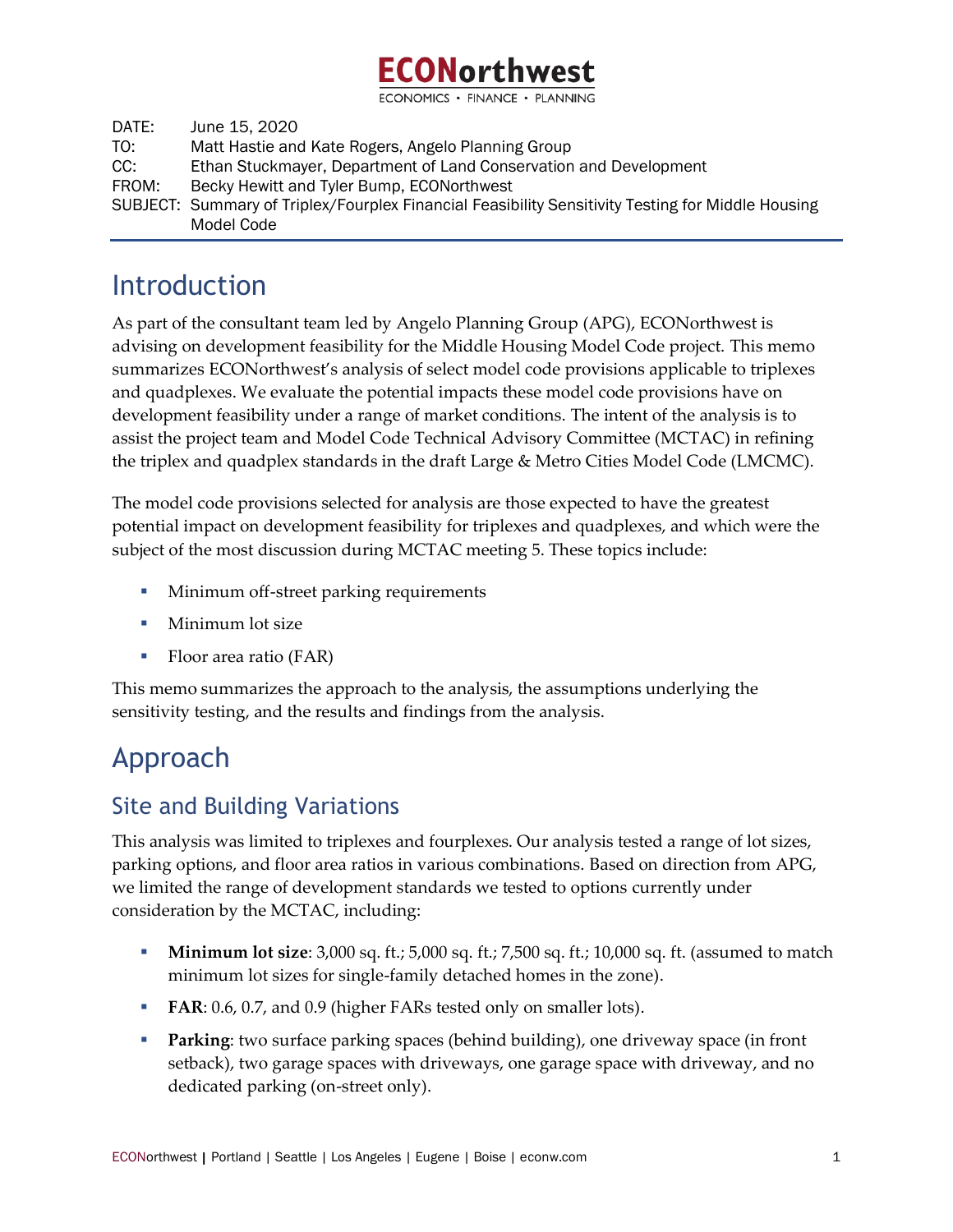SERA Architects provided "test fits" to confirm whether the parking and FAR options would be physically feasible on various lot sizes. We did not test combinations that were identified as infeasible based on physical constraints.

We also did not evaluate remodel / conversion of existing housing units into triplexes or fourplexes or the addition of housing units to a property while retaining an existing home, as these situations are even more highly variable and difficult to predict at this scale. A 2016 report by DECA Architecture as part of Portland's Residential Infill Project highlighted the challenges associated with conversion to a triplex or fourplex: <sup>1</sup>

> *"Conversion of a single family house into three or more units often involves navigating complex and/or challenging issues such as: -Transition from the residential to the commercial building code -Changes in occupancy from single family to apartments -Upgrading walls and floors/ceilings to achieve fire ratings -Upgrading walls and floors/ceilings to achieve sound ratings -Reducing exterior wall openings to meet commercial code -Adding fire sprinkler systems -Addressing ADA and accessibility issues -Seismic upgrade standards -Energy efficiency requirements"*

### Variation in Market Conditions

Due to the wide variation in market conditions and land costs statewide, we used three different sets of market conditions to illustrate a range of possible outcomes around the state, using representative financial inputs for each set of market conditions:

- **Cool**: slow population growth, low land cost, low rent & home sales prices.
- **Warm**: moderate population growth, moderate land cost, moderate rent & home sales prices.
- **Hot**: rapid population growth, high land cost, high rent & home sales prices.

<sup>&</sup>lt;sup>1</sup> The study noted that "conversion of a single family home into a duplex (two dwellings) can often be achieved quite readily and without complex or costly upgrades."

DECA Architecture, "Residential Infill Project Internal Conversion Report," October 17, 2016; page 2.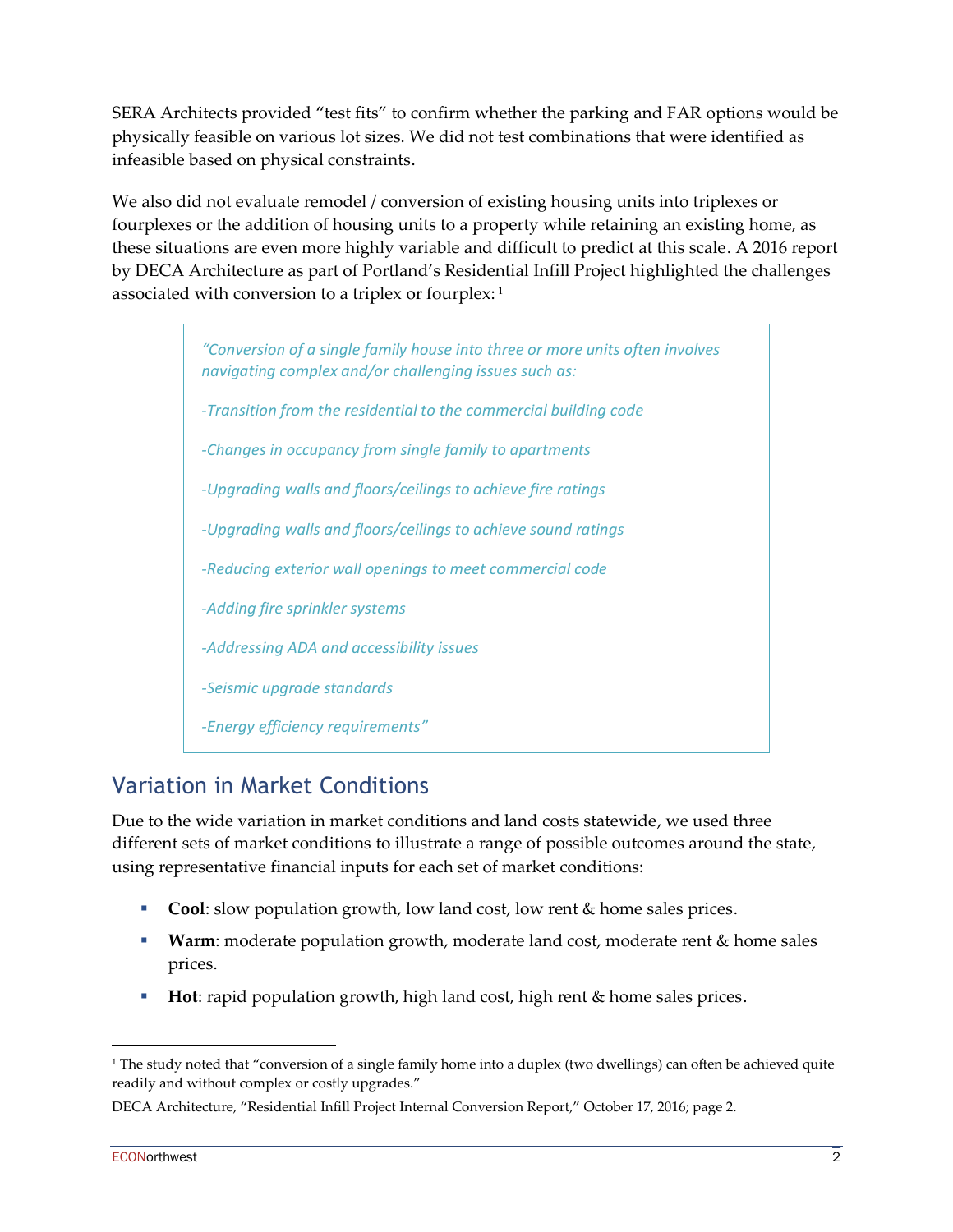While this approach still oversimplifies the range of potential market conditions, it provides better insights than using a single set of market assumptions that represents a midpoint for the state as a whole. It's useful to think about market conditions as a continuum with a lot of local variation. We have chosen three illustrative examples to help highlight how results might vary in different places. The example market conditions we used were calibrated based on example communities in each category where ECONorthwest has done recent market analysis relevant to middle housing.

## Evaluating Feasibility

For the purposes of this analysis, we limited our evaluation of feasibility to development of rental housing because the current Model Code standards and definitions for triplexes and fourplexes do not allow for dividing the lots to provide fee-simple ownership of individual units. While condominium ownership is possible and there are precedents for this, it is less common than rental for triplexes and fourplexes for several reasons:

- Condo development is subject to construction defect liability rules that make it riskier and more expensive for developers and contractors.
- Buyers tend to prefer fee-simple ownership, especially in a neighborhood context (vs. an urban high rise), because the condominium association adds complexity.
- **The legal process to create condominiums is complex and expensive enough that it can** be burdensome for developers to building just a few units.

Our approach to evaluating feasibility for rental housing considers whether a given development option could generate a sufficient return through the net rental income to justify the costs of new construction and to cover loan payments with a reasonable margin. (Our specific financing assumptions are provided on page [6.](#page-5-0)) For the purposes of this analysis, we have calculated the net cash flow that the owner or equity investor would receive—the remaining revenue from rents after accounting for vacancy, operating expenses, and loan payments—in the first year the project is complete and fully leased up as a percentage of the equity investment required to build the property. This is sometimes referred to as the "cash-oncash" return. It is a relatively simple approach to understanding feasibility that does not account for long-term appreciation of the property, rent and operating expense increases over time, income tax benefits associated with owning rental property, or other factors. However, this simpler approach reasonably represents a first pass "does this pencil?" test by a potential developer, when determining whether to pursue something further and before refining the analysis to account for those additional factors.

It is also important to note that demand and need for a given housing type do not necessarily translate into financial feasibility. If the rents that households who might choose that housing are willing and able to pay are too low to support the costs of new construction, development will not be feasible without government assistance.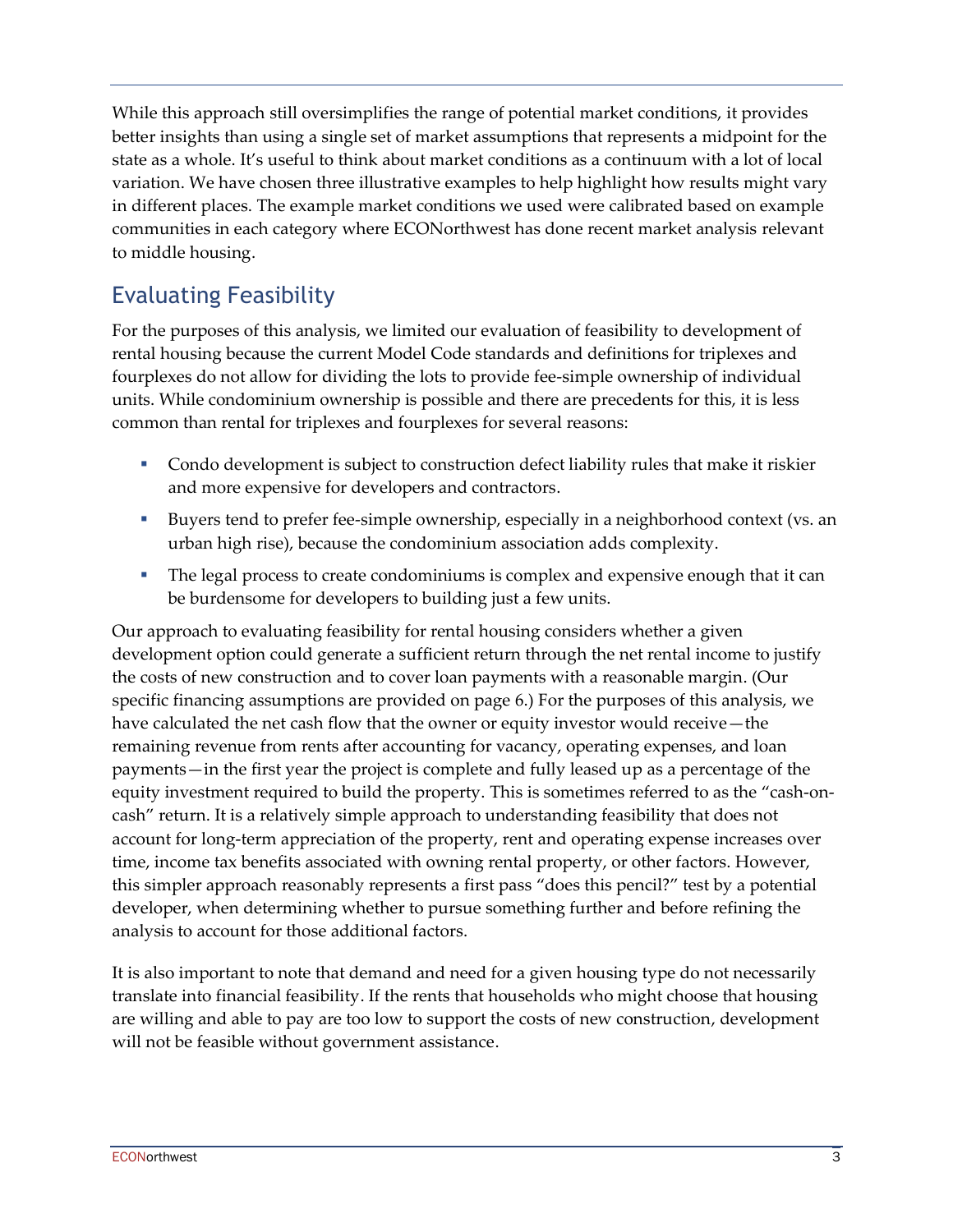# <span id="page-3-0"></span>Assumptions

Our analysis uses typical and reasonable estimates for costs, rents, and expected financial returns. Individual circumstances can vary widely based on site, jurisdiction, and developerspecific variables. Thus, our analysis does not represent an absolute indication of feasibility, but rather a rough estimate of how feasibility might vary with changes to development standards and market conditions.

One simplifying assumption that warrants further explanation is related to land costs. On a per square foot or per acre basis, land costs will tend to be higher where higher densities are possible. (Actual land costs can vary substantially based on the desirability of the location, the extent of site and infrastructure improvements needed, etc.) In zones that largely allow singlefamily housing, developers of triplexes and fourplexes will be competing for land with developers of single-family homes. If a triplex or fourplex requires the same land area as a single-family home, then a triplex or fourplex will need to generate financial returns that are roughly on par with the returns from building one single-family home in order to compete for that land. However, if a triplex or fourplex requires as much land as 2, 3, or 4 single-family homes, it must compete with the financial returns that those homes would generate in total. To account for this without adding substantial complexity to the analysis, we assume a constant cost per buildable home site that meets the minimum lot size for a single-family, detached home. Thus, the key driver of land cost for a triplex or fourplex is the amount of land required relative to what is needed for a single-family home.

## Development Costs

Our cost assumptions are based on past developer and contractor interviews and research on costs in a few example jurisdictions.

| <b>Item</b>       | <b>Assumption</b>          | <b>Notes</b>                                                                                                                                                                                                                                                                                                                                                                                                                                              |
|-------------------|----------------------------|-----------------------------------------------------------------------------------------------------------------------------------------------------------------------------------------------------------------------------------------------------------------------------------------------------------------------------------------------------------------------------------------------------------------------------------------------------------|
| <b>Hard Costs</b> | 5% less in cool<br>markets | Past work has indicated little variation in construction cost in<br>different parts of the state for larger development projects in<br>particular. For purposes of this analysis, we assume a slight<br>reduction in construction costs in cooler areas for small-scale<br>development; however, remote communities with cool market<br>conditions may face costs higher than those in warm and hot<br>markets if skilled labor is not available locally. |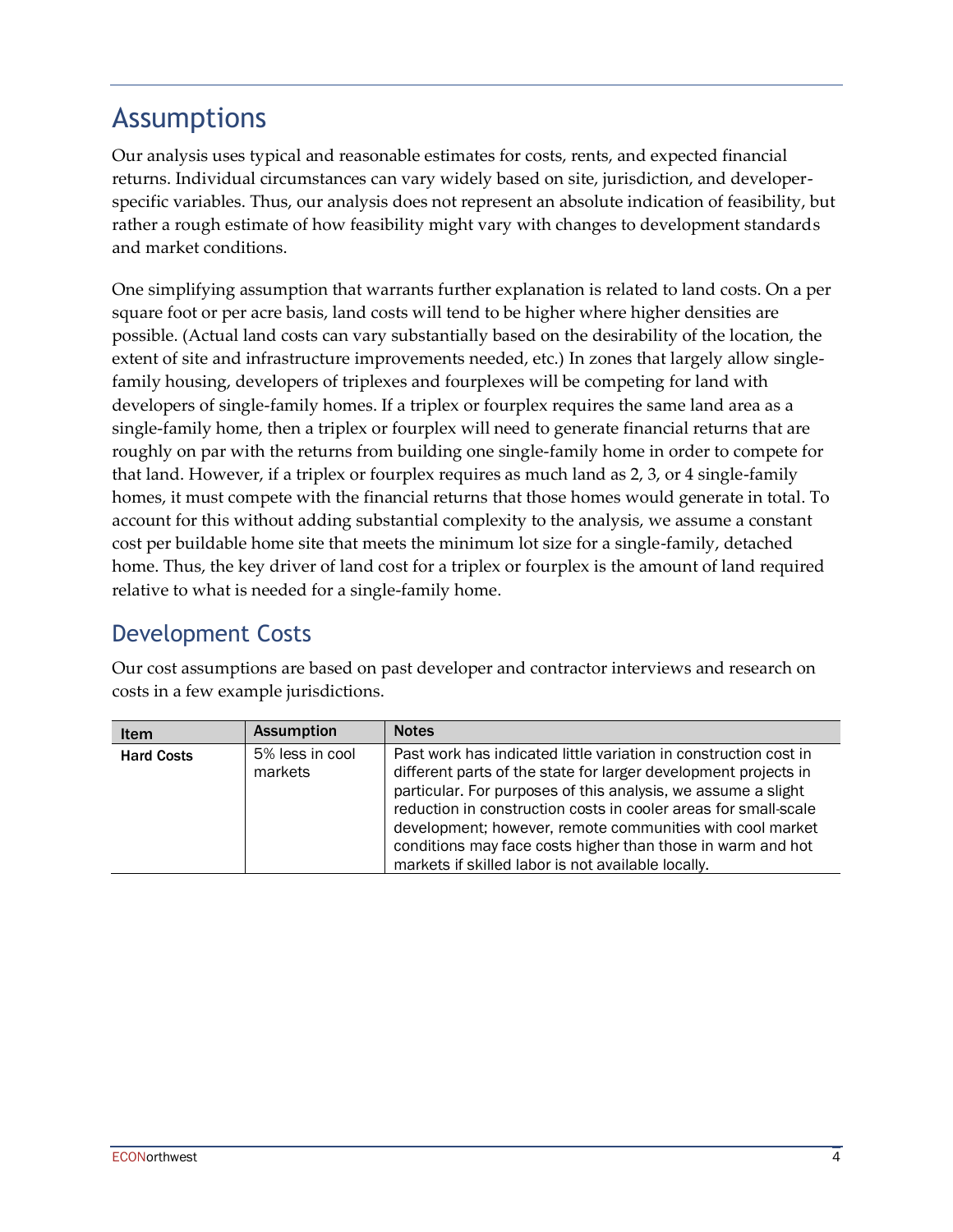| Item                                                                  | <b>Assumption</b>                                                                                                                                                                                      | <b>Notes</b>                                                                                                                                                                                                                                                                                                                                                                                                                                                                                                                                                                                                                                                                   |
|-----------------------------------------------------------------------|--------------------------------------------------------------------------------------------------------------------------------------------------------------------------------------------------------|--------------------------------------------------------------------------------------------------------------------------------------------------------------------------------------------------------------------------------------------------------------------------------------------------------------------------------------------------------------------------------------------------------------------------------------------------------------------------------------------------------------------------------------------------------------------------------------------------------------------------------------------------------------------------------|
| Construction<br>Cost of Units<br>Cost of Garage                       | \$113-\$155 per<br>sq. ft. for projects<br>that can meet<br>residential<br>building code;<br>\$120-\$165 per<br>sq. ft. for projects<br>subject to<br>commercial<br>building code2<br>\$35 per sq. ft. | Costs assume mid-level finishes. Actual construction costs can<br>vary widely depending on project design, materials, and<br>finishes. However, many developers and contractors indicate<br>smaller units tend to cost more on a per square foot basis<br>because spaces like kitchens and bathrooms cost more than<br>bedrooms and other habitable space. Larger units often have<br>more of the floor plan devoted to lower-cost space. For<br>purposes of sensitivity testing the impact of different code<br>standards, we hold finish level constant, but approximate<br>variations based on unit size.<br>Lower cost due to unconditioned / unfinished space. Translates |
| Space                                                                 |                                                                                                                                                                                                        | to just under \$10,000 for a one-car garage.                                                                                                                                                                                                                                                                                                                                                                                                                                                                                                                                                                                                                                   |
| Cost of<br>Driveways &<br><b>Surface Parking</b>                      | \$10 per sq. ft.                                                                                                                                                                                       | Translates to roughly \$2,500 for a one-car driveway.                                                                                                                                                                                                                                                                                                                                                                                                                                                                                                                                                                                                                          |
| Lawn &<br>Landscaped<br>Areas                                         | \$2 per sq. ft.                                                                                                                                                                                        | Actual costs can vary widely based on the landscaping<br>selected, but assumption is a mix of sod and limited higher-cost<br>landscaping (e.g., shrubs).                                                                                                                                                                                                                                                                                                                                                                                                                                                                                                                       |
| <b>Soft Costs</b>                                                     |                                                                                                                                                                                                        |                                                                                                                                                                                                                                                                                                                                                                                                                                                                                                                                                                                                                                                                                |
| Architecture &<br>Engineering                                         | \$30,000-<br>\$40,000                                                                                                                                                                                  | Includes plans, design, engineering, survey, and other<br>professional services. Often quoted as a percentage of hard<br>costs. However, when looking only at triplex and fourplex<br>development, costs are likely to vary little with total<br>construction cost and more with site- and development-specific<br>factors. Assumption is \$30,000 for a triplex and \$40,000 for a<br>fourplex. Fully custom plans, challenging sites, or other issues<br>could substantially increase costs.                                                                                                                                                                                 |
| System<br>Development<br>Charges,<br>Construction<br>Excise Tax, etc. | Cool markets:<br>\$8,400-\$12,250<br>per unit<br>Warm markets:<br>\$12,000-<br>\$17,500 per unit<br>Hot markets:<br>\$21,000-<br>\$30,625 per unit                                                     | System Development Charges (SDC) rate structures can vary<br>substantially between jurisdictions. Water and sewer SDCs<br>often scale to some degree based on unit size (e.g., number of<br>plumbing fixtures) while other SDCs may or may not vary with<br>unit size. Warm markets were calibrated using Corvallis's fee<br>estimator, while cool and hot markets were adjusted up or<br>down to account for the fact that jurisdictions tend to charge<br>only what development can bear in that area even if they can<br>legally charge more.                                                                                                                               |
| Utility Hook-Up<br>Fee                                                | \$3,000                                                                                                                                                                                                | Varies from jurisdiction to jurisdiction, but typically costs<br>several thousand dollars per connection (would be roughly<br>same cost for triplex as fourplex - does not vary with the<br>number of units).                                                                                                                                                                                                                                                                                                                                                                                                                                                                  |
| Permit Fees                                                           | 1.5% of hard<br>costs                                                                                                                                                                                  | Calibrated based on information from Corvallis.                                                                                                                                                                                                                                                                                                                                                                                                                                                                                                                                                                                                                                |
| Developer Fee /<br>Overhead                                           | 4% of total<br>development cost                                                                                                                                                                        | Covers the developer's cost to manage the project, not profit /<br>financial return on the investment.                                                                                                                                                                                                                                                                                                                                                                                                                                                                                                                                                                         |

<sup>&</sup>lt;sup>2</sup> Triplexes and fourplexes are typically subject to commercial building code standards, unless they can meet the building code definition for townhouses, which requires units attached side-by-side, but does not require units to be on separate lots. For purposes of this analysis, we assumed that combinations of development standards that allow an average unit size of at least 1,000 square feet could plausibly be configured with side-by-side units (not necessarily facing the street) and applied the lower construction costs to these situations.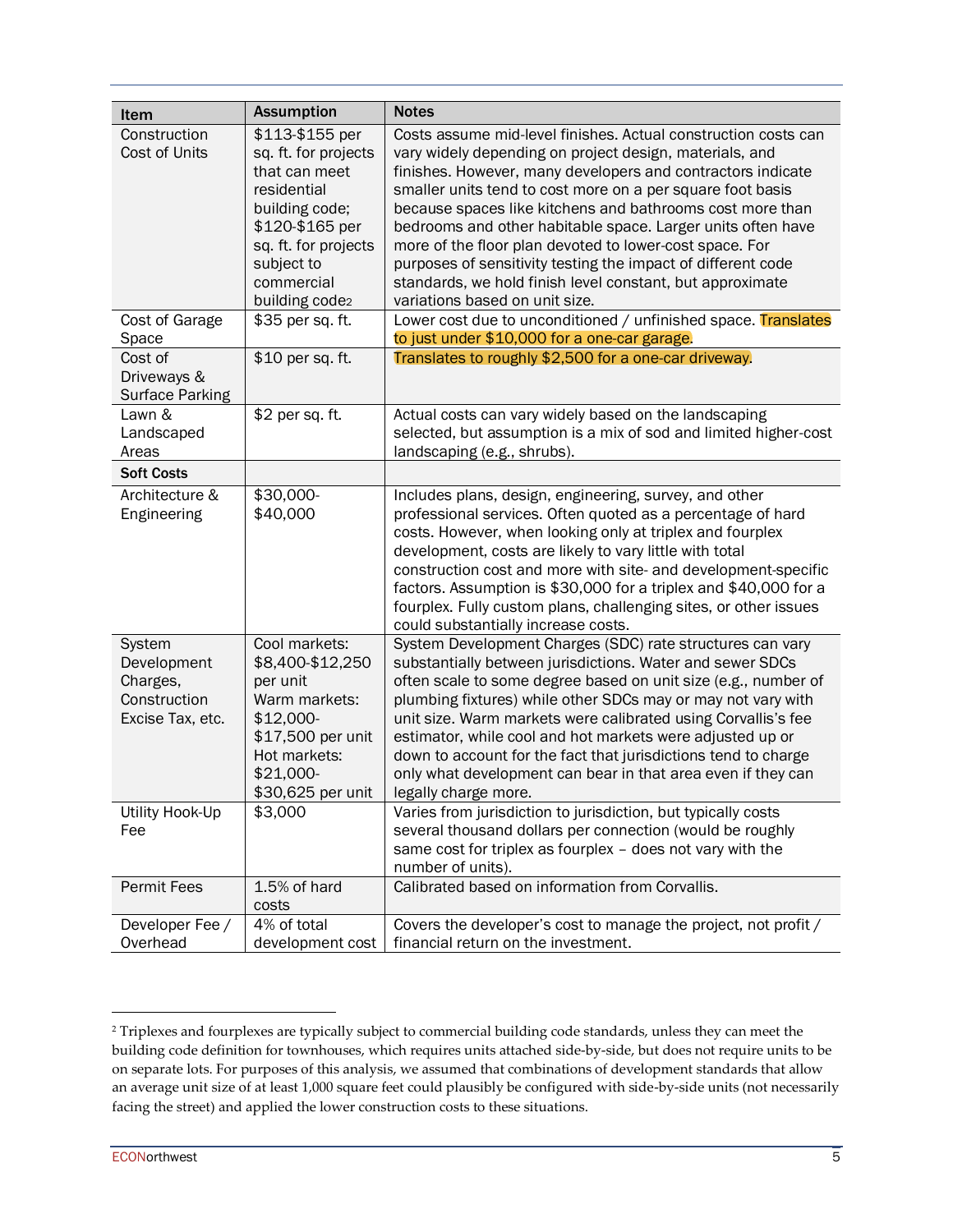| Item                                                      | <b>Assumption</b>                                                                    | <b>Notes</b>                                                                                                                                                                                                             |
|-----------------------------------------------------------|--------------------------------------------------------------------------------------|--------------------------------------------------------------------------------------------------------------------------------------------------------------------------------------------------------------------------|
| <b>Land Costs</b>                                         |                                                                                      |                                                                                                                                                                                                                          |
| Cost per<br><b>Buildable Single-</b><br><b>Family Lot</b> | Cool markets:<br>\$50,000<br>Warm markets:<br>\$100,000<br>Hot markets:<br>\$225,000 | See discussion above. Assumptions are calibrated to fall within<br>a range of prices observed for land sales in several example<br>communities. Actual land costs can vary significantly with site-<br>specific factors. |

# Revenue and Operating Expenses

| Item                                         | <b>Assumption</b>                                                                                                                                                                                                                                                                                                                                                                                   | <b>Notes</b>                                                                                                                                                                                                                                                                                                                                                                                                                                                                                                                                                                                                                                                                                                                                                                                                                                                                                                                                                                                                                                |
|----------------------------------------------|-----------------------------------------------------------------------------------------------------------------------------------------------------------------------------------------------------------------------------------------------------------------------------------------------------------------------------------------------------------------------------------------------------|---------------------------------------------------------------------------------------------------------------------------------------------------------------------------------------------------------------------------------------------------------------------------------------------------------------------------------------------------------------------------------------------------------------------------------------------------------------------------------------------------------------------------------------------------------------------------------------------------------------------------------------------------------------------------------------------------------------------------------------------------------------------------------------------------------------------------------------------------------------------------------------------------------------------------------------------------------------------------------------------------------------------------------------------|
| Rent<br>Additional<br>Revenue for<br>Parking | Cool markets:<br>\$0.85-\$1.75 per<br>sq. ft.<br>Warm markets:<br>\$1.05-\$2.30 per<br>sq. ft.<br>Hot markets:<br>\$1.22-\$2.85 per<br>sq. ft.<br>Cool markets: \$0<br>for surface /<br>driveway, \$10<br>per garage space<br>Warm markets:<br>\$10 per surface<br>/driveway space,<br>\$25 per garage<br>space<br>Hot markets:<br>\$25 per surface<br>/driveway space,<br>\$50 per garage<br>space | Actual rents will vary significantly based on locational<br>amenities, finishes, and unit size. For purposes of this analysis,<br>we hold locational amenities and finishes constant and focus<br>on unit-size variation. In cooler markets, there is less demand<br>for very small units, and also less of a market for large units<br>with higher rents. The rent ranges are intended to be illustrative<br>of potential conditions around the state rather than precisely<br>calibrated to a specific area. The lowest end of the range<br>reflects large units (over 2,400 square feet), while the highest<br>end reflects very small units (under 480 square feet).<br>People in some areas may be willing to pay more in rent for<br>garage or surface parking space whether parking is rented<br>separately or included in the rent. This is more likely in denser<br>areas, which tend to be warm or hot markets. These rent<br>assumptions reflect the increase in rent per month associated<br>with providing off-street parking. |
| Vacancy                                      | 5%                                                                                                                                                                                                                                                                                                                                                                                                  |                                                                                                                                                                                                                                                                                                                                                                                                                                                                                                                                                                                                                                                                                                                                                                                                                                                                                                                                                                                                                                             |
| Operating<br><b>Expenses</b>                 | 32% of revenue                                                                                                                                                                                                                                                                                                                                                                                      | This is a standard, simplified assumption for multifamily rental<br>housing.                                                                                                                                                                                                                                                                                                                                                                                                                                                                                                                                                                                                                                                                                                                                                                                                                                                                                                                                                                |

# <span id="page-5-0"></span>Financing and Return Assumptions

| <b>Item</b>          | <b>Assumption</b> | <b>Notes</b>                                                    |
|----------------------|-------------------|-----------------------------------------------------------------|
| Maximum Loan         | 75% of total      | Actual loan terms will depend on the details of how the project |
| Amount               | development cost  | is being financed, the developer's track record, and the        |
| Interest Rate        | 4.75%             | riskiness of the project. These assumptions are intended to     |
| Loan Term            | 30 years          | reflect a reasonable financing scenario for small-scale         |
| <b>Required Debt</b> | 1.25              | development.                                                    |
| Service              |                   |                                                                 |
| Coverage Ratio       |                   |                                                                 |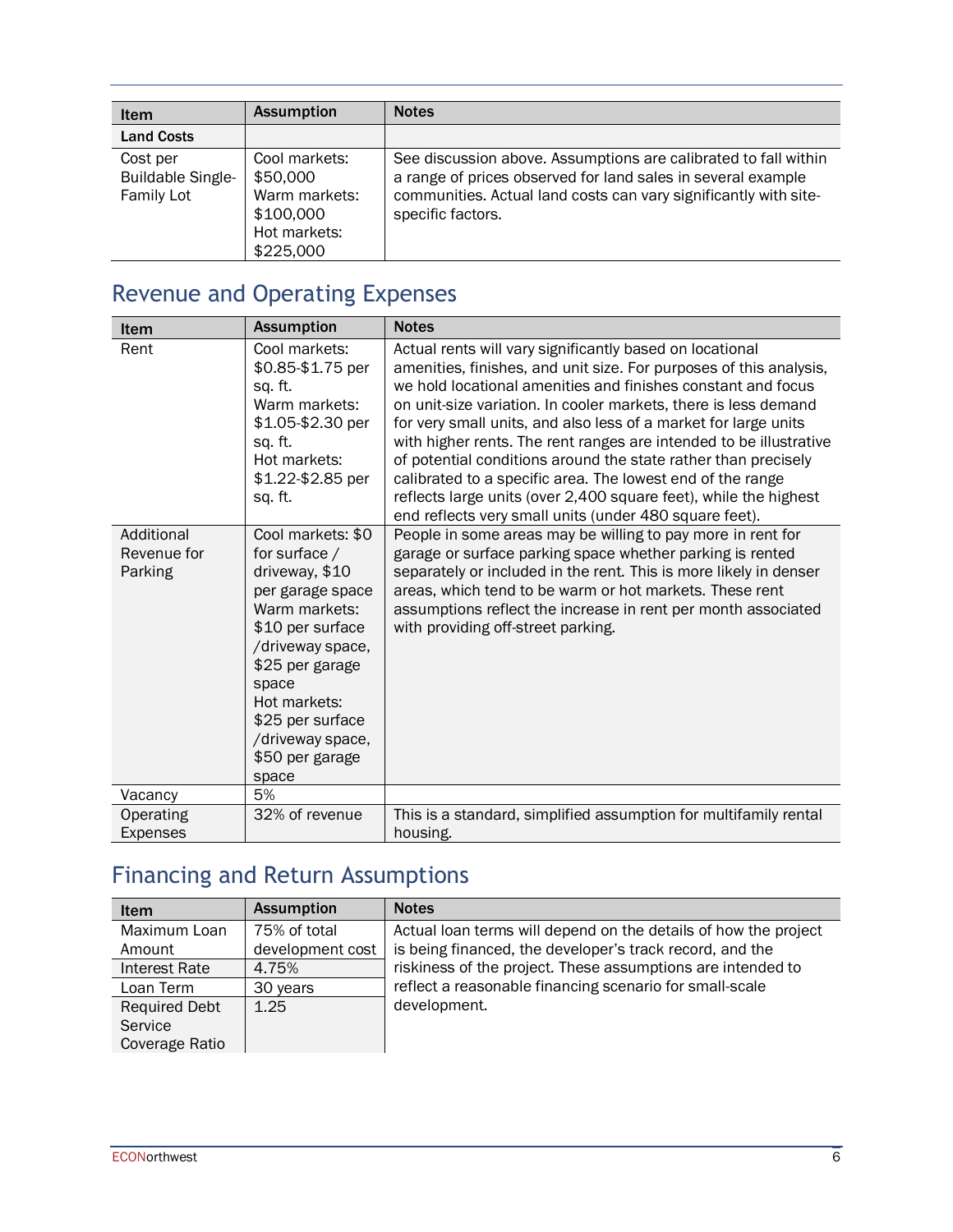| <b>Item</b>                            | <b>Assumption</b>                                          | <b>Notes</b>                                                                                                                                                                                                                                                                                                                                                                                                                                        |
|----------------------------------------|------------------------------------------------------------|-----------------------------------------------------------------------------------------------------------------------------------------------------------------------------------------------------------------------------------------------------------------------------------------------------------------------------------------------------------------------------------------------------------------------------------------------------|
| Cash-on-Cash<br>Return<br>Requirements | Cool markets: 5%<br>Warm markets:<br>6%<br>Hot markets: 7% | Actual return requirements for equity investors will depend on a<br>variety of factors specific to the developer and the project. We<br>assume those investing in a cooler market (who are likely to be<br>locals for rental properties of this scale) will have to be willing<br>to accept a lower return than those working in a hot market.<br>However, returns below 5% may not meet required debt service<br>coverage ratios to secure a loan. |

# Results and Findings

This section summarizes our results and key findings from our analysis by topic.

### Part 1: Impact of Parking & FAR by Lot Size

This analysis tests how variations in floor area ratio and parking (i.e., surface, garage, or onstreet only) affect feasibility on a range of lot sizes. Note that in Part 1 of the analysis, we assume that the lot sizes tested are the same as the lot size for single-family homes in the zone and look at lot size only as a way to understand how the parking and building size vary with lot size. (Part 2 tests the impact of lot sizes that are larger than the minimum for single-family detached housing in the zone.)

#### Key Findings: Unit Size and FAR Impacts

FAR, lot size, and parking requirements interact with each other to determine the amount of floor area that can be built on the site, which drives the unit size. Unit size is an important driver of rents and costs. The optimal size range will vary by jurisdiction depending on market conditions and how costs (e.g., fees and SDCs) scale with different unit sizes. However, we observed several trends related to unit size:

- Within the range of standards tested, when the lot size for triplex/fourplex is the same as the minimum for single-family detached homes, the differences in feasibility are mostly driven by differences in the potential rent vs. development cost at different unit sizes. (See Exhibit 1 and Exhibit 2 on page 9.) **Very small units generally showed low financial returns**, though the threshold for fourplexes was lower than that for triplexes:
	- Fourplexes: Average unit sizes under about 700 square feet generally were not feasible.

**• Triplexes: Average unit sizes under about 850 square feet generally were not** feasible.

- **For small lots, a higher FAR is important for allowing units that are both physically and financially feasible.**
- **IF IN SOME CASES, we see decreasing returns to scale with larger unit sizes. For example,** with some prototypes, larger units without garages show lower returns than smaller units with garages. However, developers do not have to build to the maximum FAR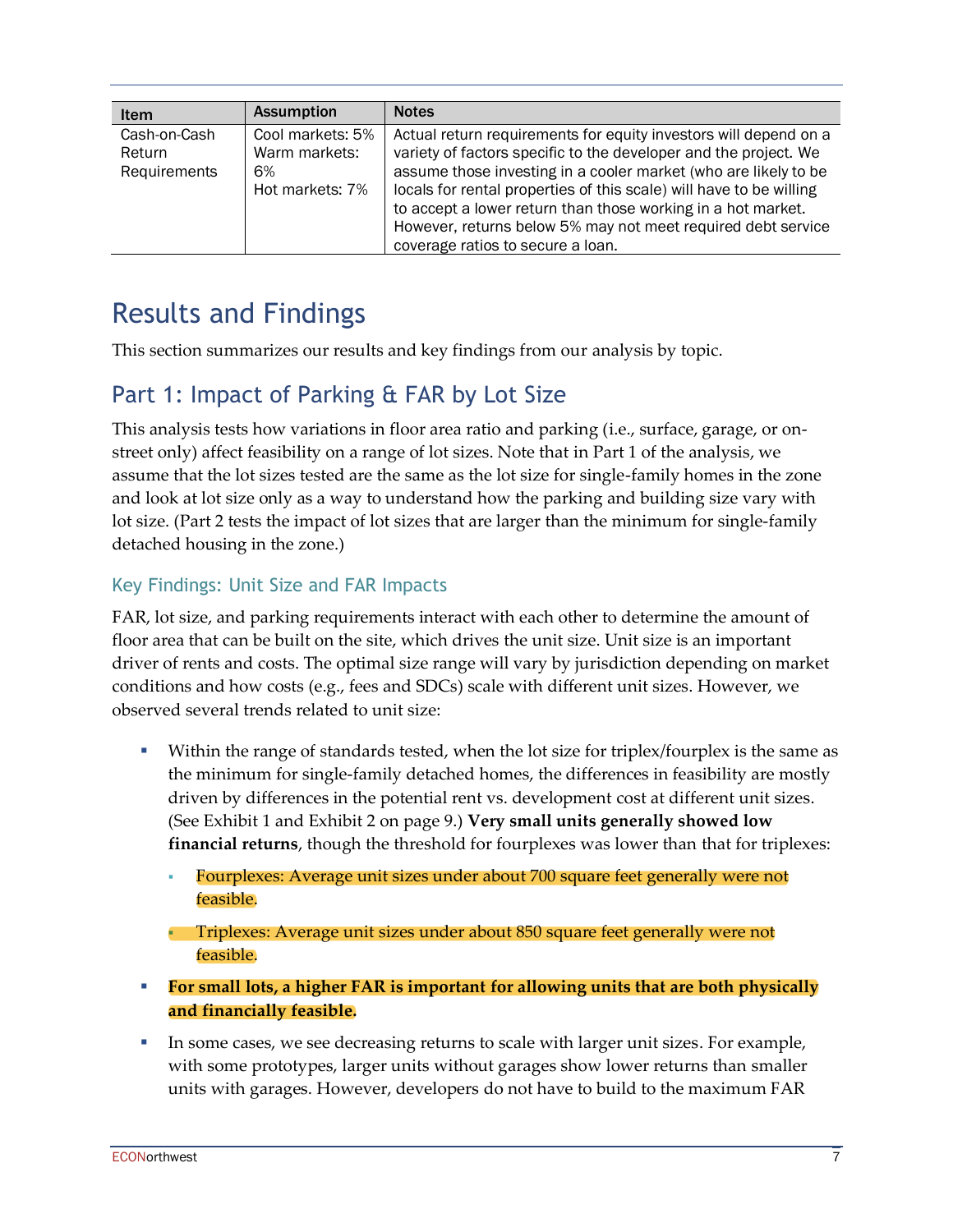allowed. Consequently, **higher FAR allowances do not necessarily create problems for feasibility, but they may not help past a certain point in some markets**.

### Key Findings: Parking Impacts

Our analysis shows that **the cost of providing parking (up to 2 spaces in total for a triplex or fourplex) is not in itself a major issue for feasibility.** The returns for prototypes with 2 offstreet spaces are generally only slightly below those with no parking if the average unit size is roughly the same. **However, the space dedicated to parking can be an issue if it limits building size.** If more parking spaces were required than we tested (e.g., 1 space per unit), this would have more impacts on the possible building footprint and could trigger regulations that require more circulation area (e.g., requiring a turnaround area so that cars do not back out of the driveway). **On small lots, even requiring more than 1 parking space per development creates feasibility issues because it limits the potential building footprint**.

Garages may limit the impact on building footprint, but if they count toward a limited FAR allowance, they take up too much of the limited floor area for a smaller development to make sense in most cases. Since garages are not required—although in some cases they reduce the estimated financial returns—a developer could choose surface parking if that offered a better return and was physically feasible on the site.

#### Other Findings

- **Triplexes generally show lower returns than fourplexes**. Although they enable somewhat larger units, some of the fixed costs (e.g., land) are spread across fewer units. Triplexes may only be able to meet targeted investment returns for a few regulatory scenarios in any given market.
- **Triplexes and fourplexes will likely be challenging to develop in cool markets under**  any of the regulatory scenarios tested. The lower financial returns anticipated in these areas will likely mean a smaller pool of potential builders and investors and challenges securing financing.

### Feasibility Results by Regulatory Scenario

Exhibits 1 and 2 on the following page show the following for each regulatory scenario (i.e., each combination of lot size, FAR, number of units, and parking that we tested):

- Maximum average unit size (pale yellow bars).
- **Estimated financial returns for each set of market conditions (blue diamonds for cool** markets, orange circles for warm markets, and red triangles for hot markets).
- **Target financial returns for each set of market conditions (blue dashed line for cool** markets, orange dashed line for warm markets, and red dashed line for hot markets).

Where the estimated returns exceed the target returns for that market (shown as the marker being above the dashed line of same color), this indicates a greater likelihood of financial feasibility for that development. **This analysis is intended to provide a rough indication of**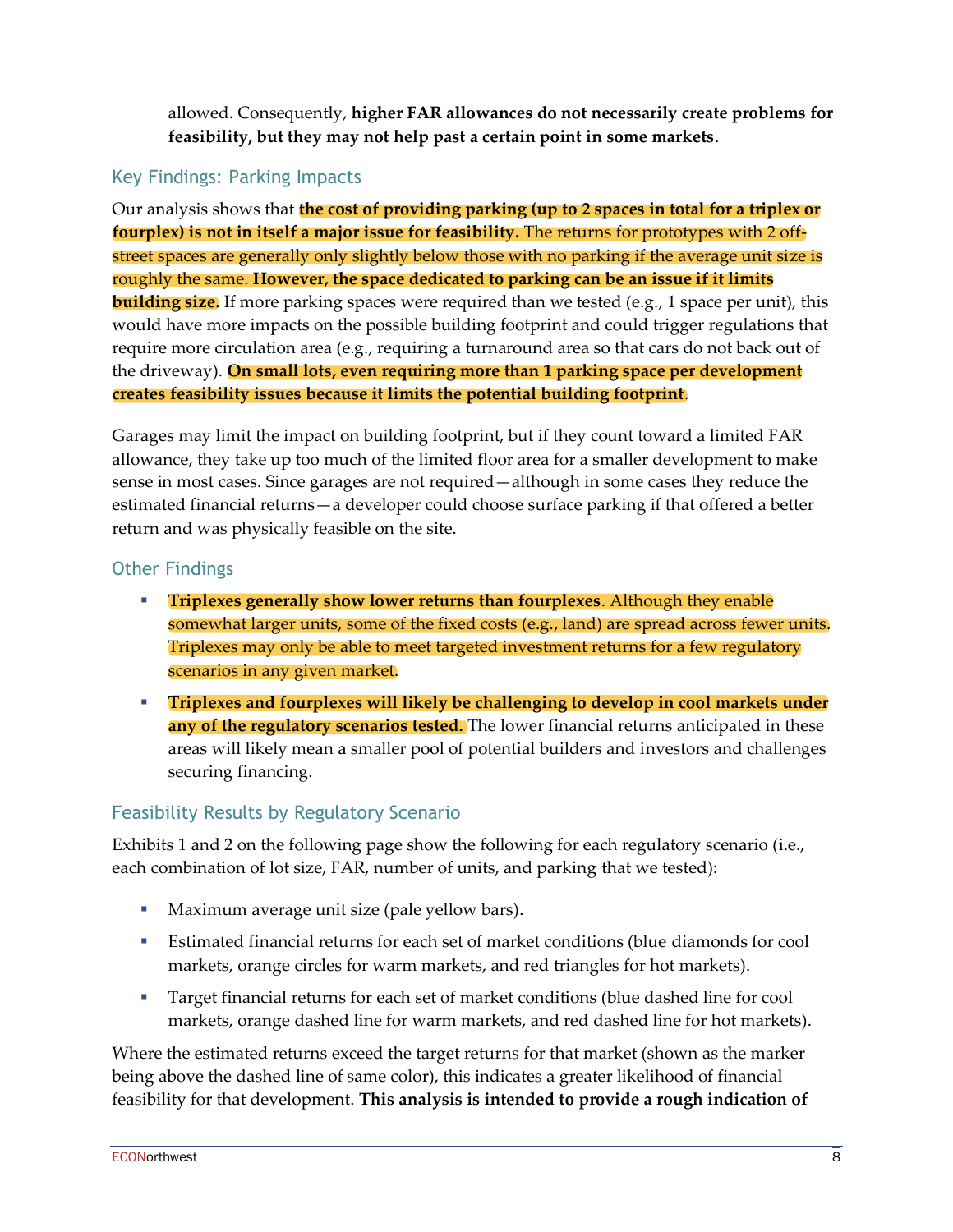**feasibility challenges, not to provide a precise calculation of the feasibility of a specific situation**.



#### Exhibit 1: Fourplex Results Summary by Lot Size, FAR, and Parking

Exhibit 2: Triplex Results Summary by Lot Size, FAR, and Parking

Triplex unit size and feasibility by lot size, FAR, and parking 10.0% 2,500 9.0% 2,250 8.0% 2,000 -cash") Financial Returns ("cash-on-cash") 7.0% 1,750 Unit size<br>Financial Return - Cool<br>Financial Return - Warr Financial Returns ("cash-on-6.0% 1,500 Unit Size (sf) Unit size<br>Financial Return - Cool<br>Financial Return - Warm<br>Financial Return - Hot Unit size<br>Financial Return - Coo<br>Financial Return - War<br>Financial Return - Hot<br>Target Return - Cool 5.0% 1,250 Unit size 4.0% 1,000 750 3.0% Target Return - Cool 2.0% 500 Target Return - Warm 250 1.0%  $-$  - Target Return - Hot 0.0% - Front driveway (1 space) eway (1 space) veway (1 space) On-street only surface (2 spaces) garage (2 spaces) On-street only garage (2 spaces) On-street only surface (2 spaces) garage (2 spaces) surface (2 spaces) garage (2 spaces) On-street only Front driveway (1 space) Front garage (1 space) Front driveway (1 space) garage (1 space) Front garage (1 space) On-street only Front driveway (1 space) Front garage (1 space) Rear surface (2 spaces) Front garage (2 spaces) face (2 spaces) Rear surface (2 spaces) Front garage (2 spaces) Rear surface (2 spaces) Front garage (2 spaces) On-street only Rear surface (2 spaces) garage (2 spaces) Front garage (2 spaces) On-street only surface (2 spaces) Rear surface (2 spaces) garage (2 spaces) Front garage (2 spaces) On-street only Rear surface (2 spaces) Front garage (2 spaces) garage (1 space) On-street only garage (1 space) surface (2 spaces Ē 훍 Front Front Front Front Rear Front Front Front Front Rear Front Front Rear Rear Rear Rear iront 0.6 0.7 0.9 0.6 0.7 0.9 0.6 0.7 0.6 TRIPLEX,<br>10,000 SF LOT TRIPLEX, 3,000 SF LOT TRIPLEX, 5,000 SF LOT TRIPLEX, 7,500 SF LOT

Source: ECONorthwest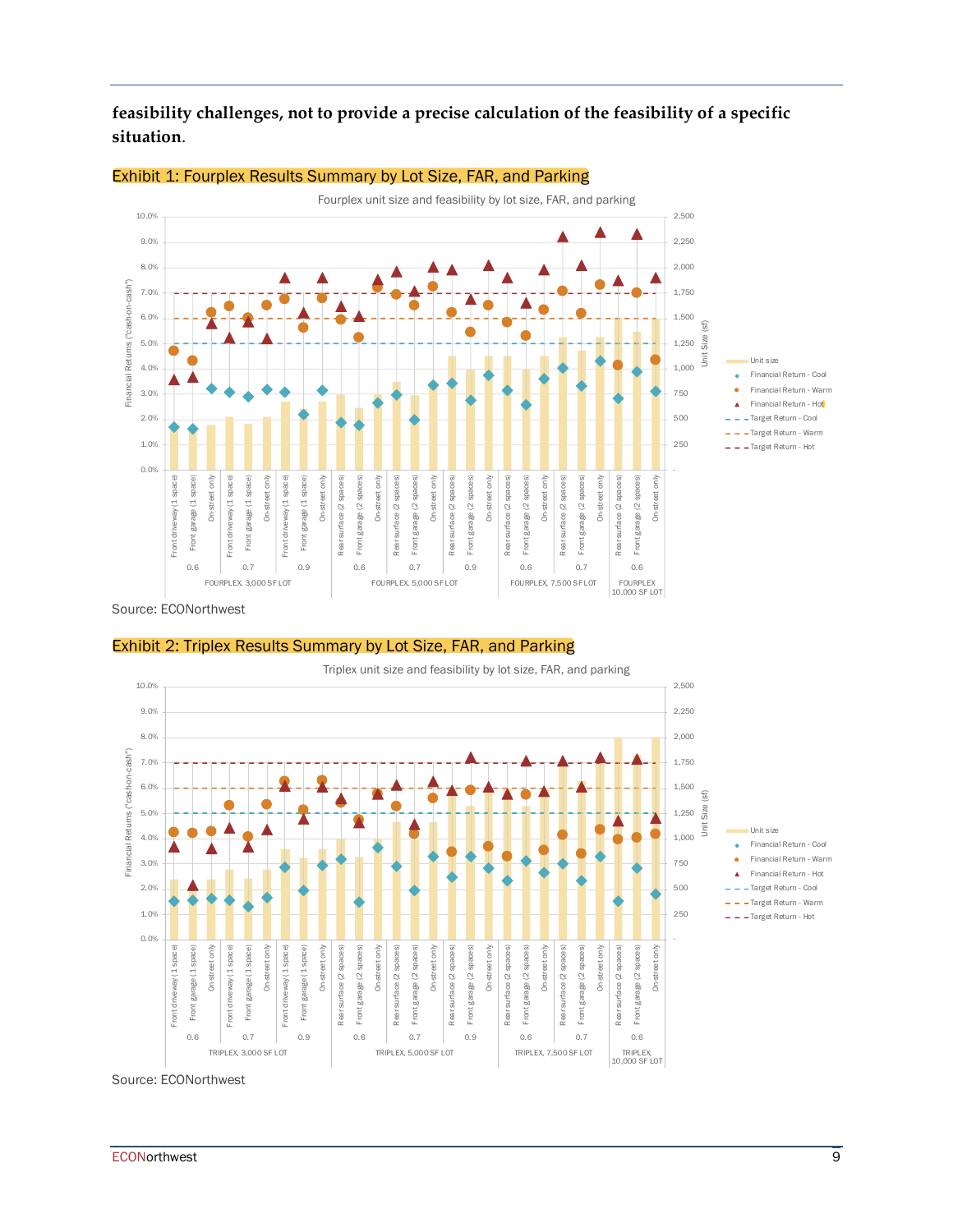### Part 2: Impact of Minimum Lot Size Relative to Single Family Minimum

In Part 2 of our analysis, we compared the 5,000, 7,500, and 10,000 square foot lot sizes with an assumed minimum lot size of 5,000 square feet for single-family detached housing (1, 1.5, and 2 times the minimum lot size for single-family detached, respectively). The purpose of this analysis was to see how the requirement for larger lots than required for single-family detached impact feasibility. (See discussion on page [4](#page-3-0) for more on how we addressed land costs in this analysis.)

#### Key Findings: Impacts of Increased Land Cost

For lot sizes more than 1 times the single-family detached lot size but less than 2 times that lot size, the land cost increase is probably non-linear. The main issue in an infill situation would be a reduced supply of lots (see discussion on page 12). If it is not possible to build 2 houses on a lot, triplex or fourplex development is still competing against the returns of 1 single-family home. This is less clear in a greenfield situation where the increase in land cost might be more linear. As noted on pag[e 4,](#page-3-0) if the lot size for a triplex or fourplex is 2, 3, or 4 times the lot size for a single-family home, the land cost will increase by a roughly corresponding amount.

Our analysis shows that **increased land cost** (50% to 100% above the cost of 1 single-family lot for a lot larger than the minimum for single family) **has a pronounced negative impact on feasibility, particularly in hot and warm markets where land costs are higher**. (See Exhibit 3 and Exhibit 4 on page 11.) A higher FAR helps mitigate this to some degree but it is generally not enough to overcome the increase in land costs. While we did not test lot sizes 3 to 4 times the minimum for single-family detached homes, we anticipate that those would show an even more pronounced impact on feasibility because of the corresponding increase in land costs.

### Feasibility Results by Regulatory Scenario

Exhibits 3 and 4 on the following page show the following for each regulatory scenario, like Exhibits 1 and 2:

- Maximum average unit size possible (pale yellow bars).
- **Estimated financial returns for each set of market conditions (blue diamonds for cool** markets, orange circles for warm markets, and red triangles for hot markets).
- **Target financial returns for each set of market conditions (blue dashed line for cool** markets, orange dashed line for warm markets, and red dashed line for hot markets).

Where the estimated returns exceed the target returns for that market (shown as the marker being above the dashed line of same color), this indicates a greater likelihood of financial feasibility for that development. As noted previously, **this analysis is intended to provide a rough indication of feasibility challenges, not to provide a precise calculation of the feasibility of a specific situation**, given that the financial inputs are illustrative rather than precisely calibrated for any given location.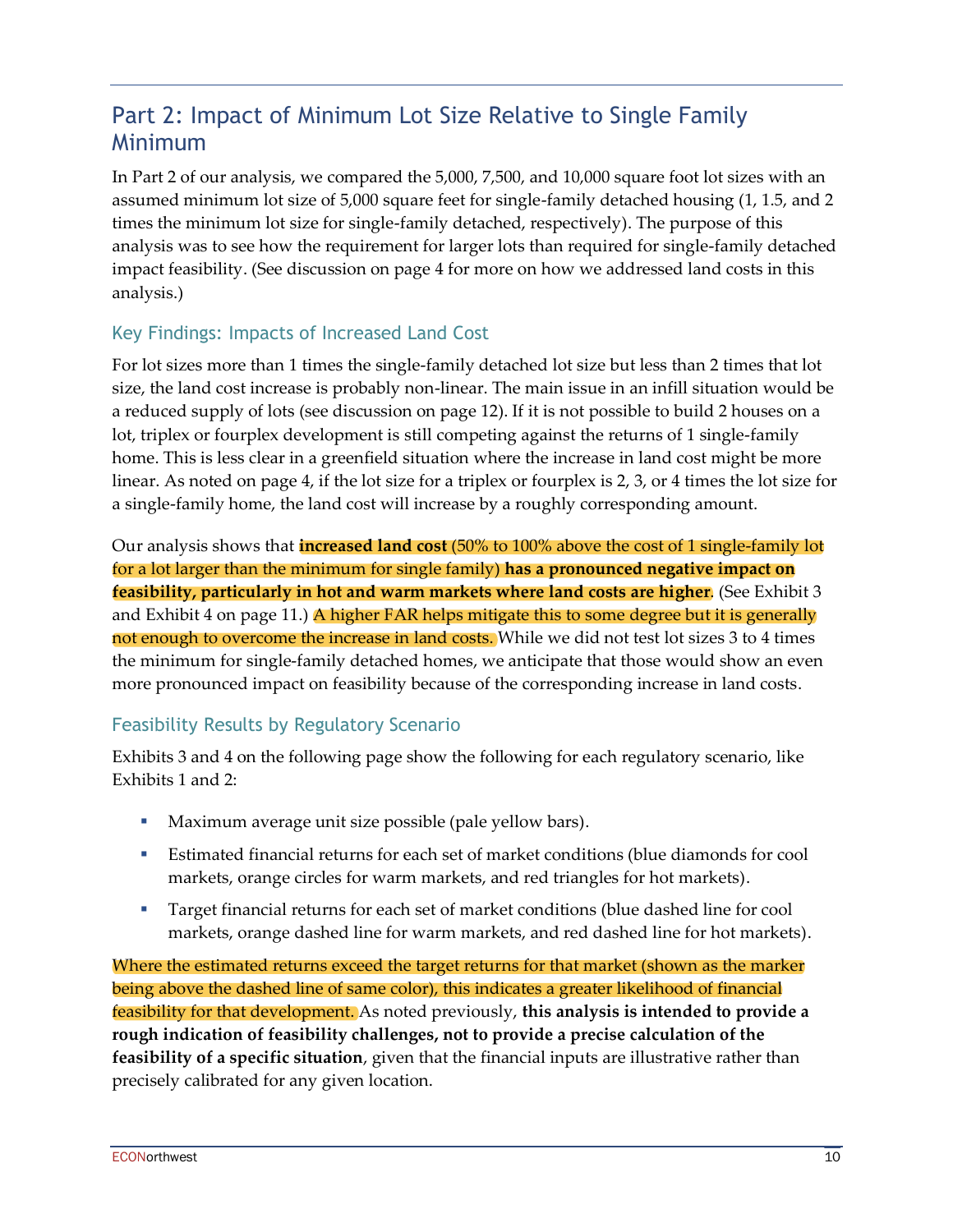

#### Exhibit 3: Fourplex Results Summary by Multiple of Minimum Lot Size

Fourplex unit size and feasibility by multiple of min. lot size, FAR, and parking

#### Source: ECONorthwest





Source: ECONorthwest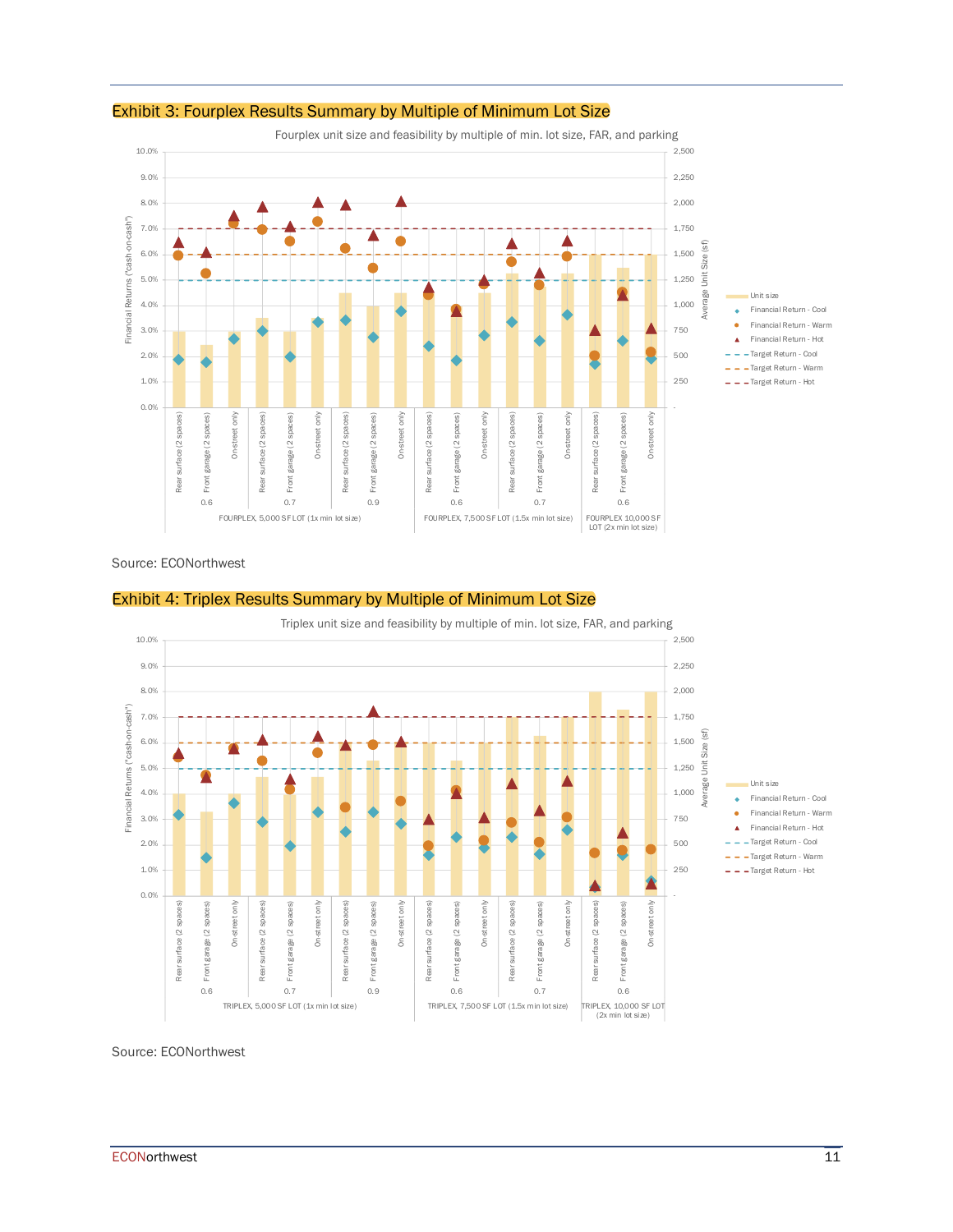#### Key Findings: Reduced Land Availability

To estimate how much minimum lot sizes greater than those for single-family homes might affect the availability of lots for development in an infill situation, we used readily available data from two example areas zoned for single-family homes to measure the prevalence of lots at various multiples of the minimum size for single-family homes in that zone. The two sample areas we tested illustrate opposite ends of a spectrum:

- The Eugene R-1 zone allows 14 dwelling units per net acre, which translates to a minimum of just over 3,000 square feet per single family home (though it is not described as a minimum lot size). The sample area was platted under different zoning rules; many lots are larger than the minimum allowed by the current R-1 zoning.
- **•** The Redmond R-1 zone has a minimum lot size of 9,000 square feet, and there are relatively few larger lots in the sample area.

As shown in Exhibit 5, more than 90% of the lots in the Eugene sample area are more than twice the minimum area required for a single-family home, but less than a quarter are more than 4 times the minimum required for a single-family home. In Redmond, less than half of the lots in the sample area were even 1.25 times the minimum lot size for single-family homes, and only 2% were 4 times the minimum lot size.

| Multiple of Min.                                     | Eugene R-1    | <b>Sample Area</b> |                        | <b>Redmond R-1</b><br><b>Sample Area</b> |              |                               |
|------------------------------------------------------|---------------|--------------------|------------------------|------------------------------------------|--------------|-------------------------------|
| Lot Size for<br><b>Single-Family</b><br><b>Homes</b> | Lot Size (sf) | # of<br>Lots       | % of Lots<br>in Sample | Lot Size (sf)                            | # of<br>Lots | % of Lots in<br><b>Sample</b> |
|                                                      | 3,111         | 972                | 100%                   | 9,000                                    | 858          | 100%                          |
| 1.25                                                 | 3,889         | 970                | 100%                   | 11,250                                   | 349          | 41%                           |
| 1.5                                                  | 4,667         | 956                | 98%                    | 13,500                                   | 176          | 21%                           |
| $\mathfrak{D}$                                       | 6,223         | 902                | 93%                    | 18,000                                   | 69           | 8%                            |
| 3                                                    | 9,334         | 504                | 52%                    | 27,000                                   | 25           | 3%                            |
| 4                                                    | 12,446        | 212                | 22%                    | 36,000                                   | 17           | 2%                            |

Exhibit 5: Prevalence of Lots by Multiple of Minimum Lot Size

Source: ECONorthwest analysis based on parcel and zoning data provided by the cities of Eugene and Redmond for prior (recent) projects.

This shows that **requiring lot sizes up to 2 times the minimum for single-family homes may not be a major issue from a land supply perspective in all communities, but it will be an issue in some communities**. **Requiring lot sizes that are 3 to 4 times the minimum for singlefamily detached homes will be a land supply issue for infill development in many communities**.